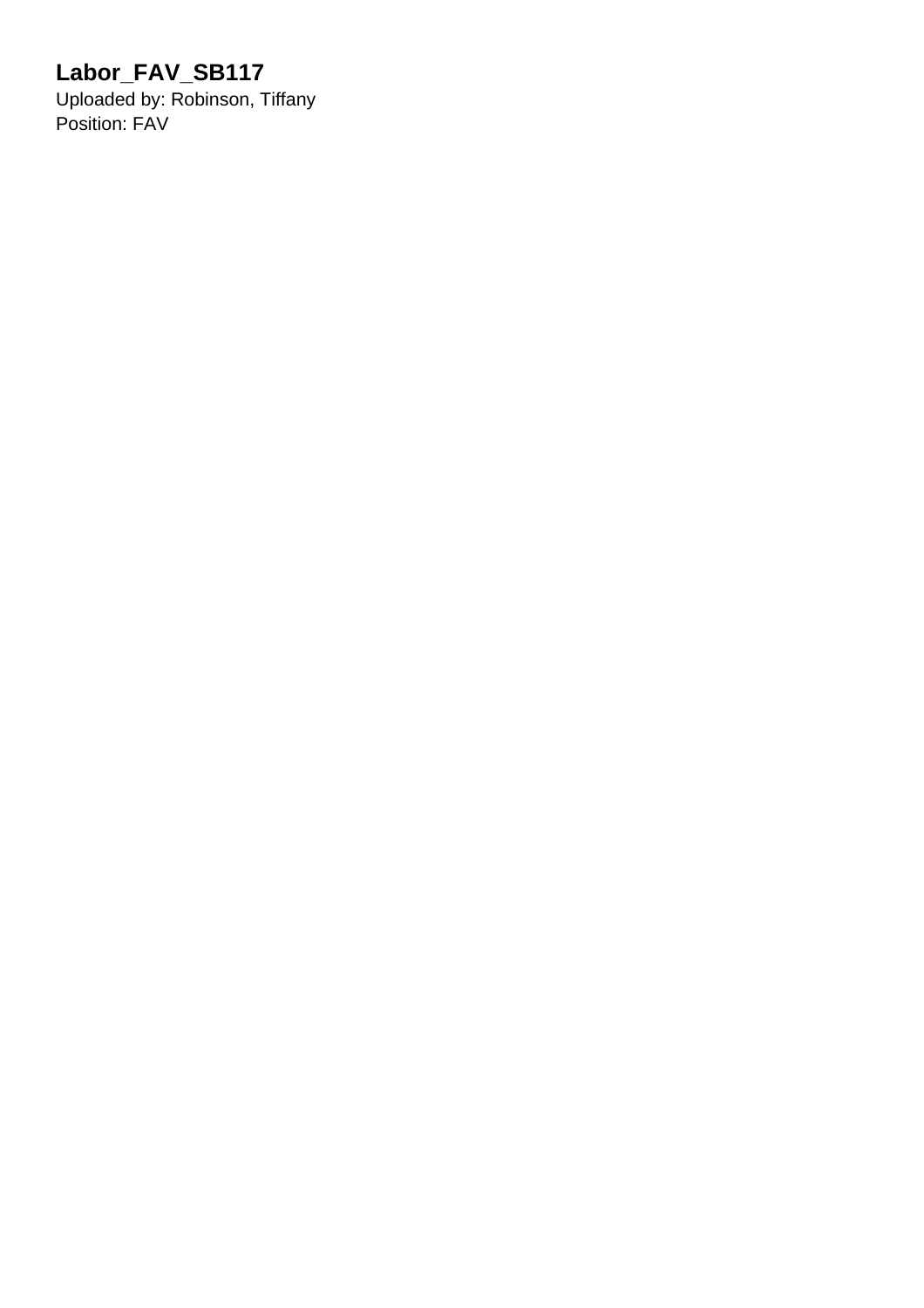January 10, 2020 The Honorable Delores G. Kelley 3 East Miller Senate Office Building 11 Bladen Street Annapolis, MD 21401

Dear Senator Kelley:

As chairman of the Maryland Commission of Real Estate Appraisers, Appraisal Management Companies and Home Inspectors, I am writing in support of Senate Bill 117 Real Estate Appraisers and Real Estate Appraiser Trainees - Licenses and Certificates - Experience, Renewal, and Reinstatement Requirements.

The legislation makes changes related to the experience, renewal, and reinstatement requirements for real estate appraisers. It removes the number of experience hours from statute and allows the commission to set the number of hours by regulation. This will allow the commission to be responsive to changes made by the Appraisal Foundation that regulates the program, as well as to the needs of the industry.

It also extends the reinstatement period for appraisers and specifies what the commission's role is when an appraiser applies for reinstatement beyond the proposed three year time period. The commission feels that two years is too short of a time period and is comfortable extending the reinstatement period by one year which also equals the existing three year renewal cycle.

Lastly, the bill allows appraiser trainees to renew an unlimited amount of times. The commission feels the current law is too restrictive and forces people out of the profession unnecessarily.

The Commission of Real Estate Appraisers, Appraisal Management Companies and Home Inspectors encourages the committee to support SB 117.

Sincerely,

Clarated J. Beller

Anatol Polillo

Chairman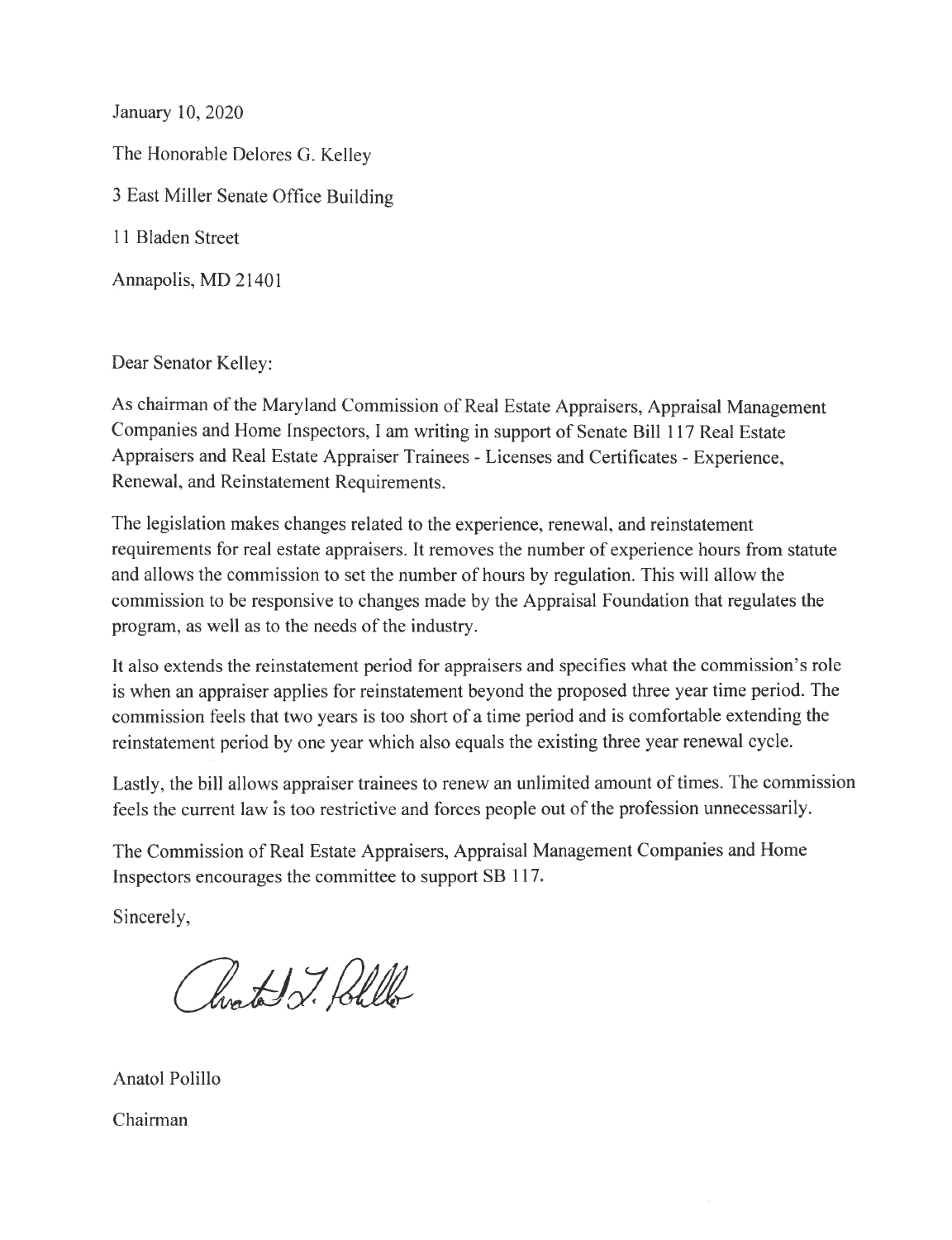## **DeptofLabor\_FWA\_SB117**

Uploaded by: Robinson, Tiffany Position: FWA